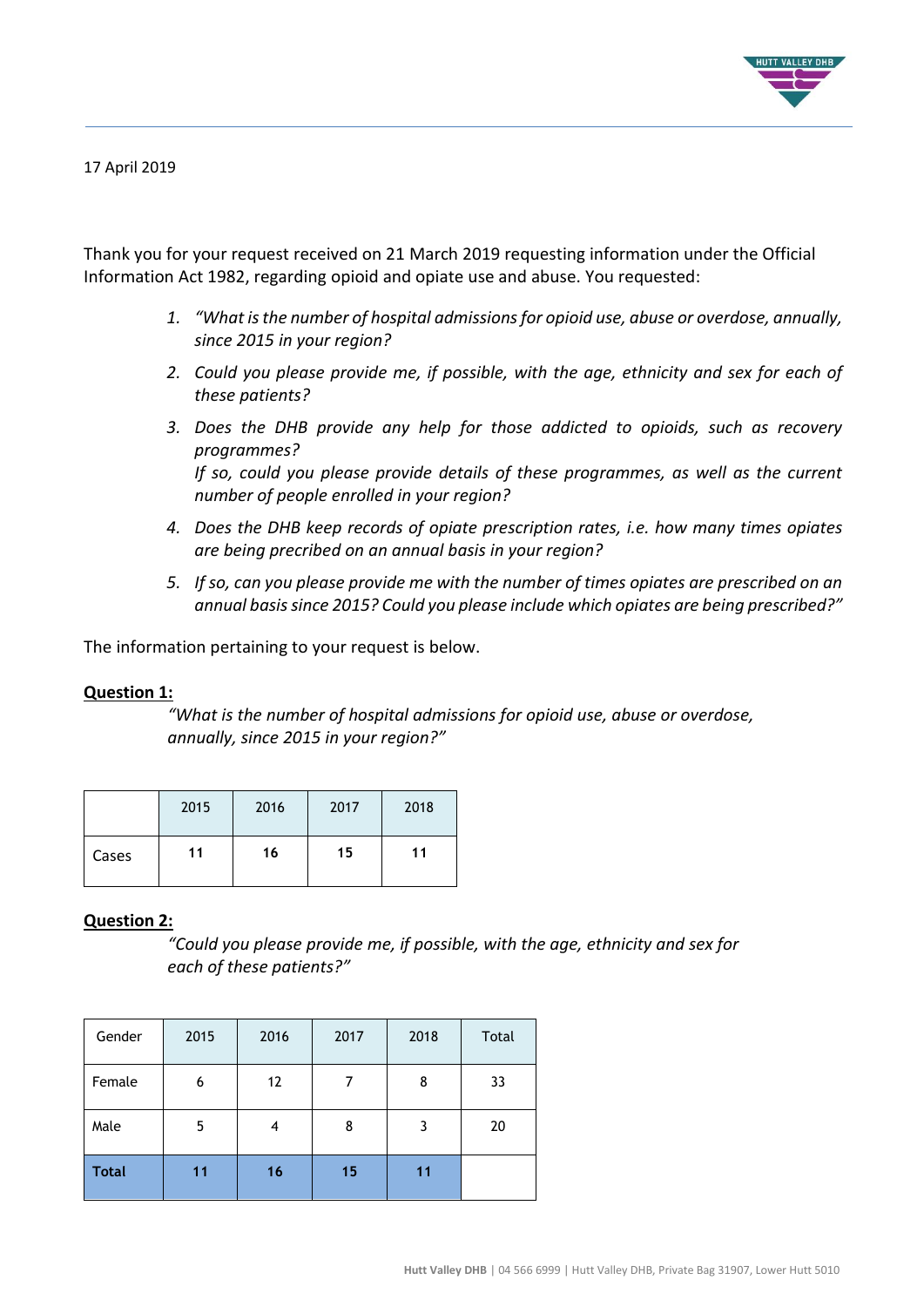| Ethnicity    | 2015 | 2016 | 2017 | 2018 | Total |
|--------------|------|------|------|------|-------|
| Maori        | 2    | 4    | 6    | 0    | 12    |
| Other        | 9    | 12   | 9    | 11   | 41    |
| <b>Total</b> | 11   | 16   | 15   | 11   |       |

| Age          | 2015 | 2016 | 2017 | 2018 | Total |
|--------------|------|------|------|------|-------|
| $0 - 19$     | 0    | 4    | 4    | 2    | 10    |
| $20 - 29$    | 3    | 5    | 2    | 0    | 10    |
| 30-59        | 5    | 5    | 6    | 4    | 20    |
| Over 60      | 3    | 2    | 3    | 5    | 13    |
| <b>Total</b> | 11   | 16   | 15   | 11   |       |

# **Question 3:**

*"Does the DHB provide any help for those addicted to opioids, such as recovery programmes?* 

*If so, could you please provide details of these programmes, as well as the current number of people enrolled in your region?"*

Capital Coast Health provides opioid substitution treatment for clients in the Capital Coast and Hutt Valley District Health Boards (DHB). This service provides medications and psychosocial treatments as outlined in the Ministry of Health New Zealand Practice Guidelines. The service provides treatment for 501 clients across the 2 DHBs. 338 of these are under specialist care within the DHBs and 163 are treated within primary care with specialist oversight.

# **Question 4:**

*"Does the DHB keep records of opiate prescription rates, i.e. how many times opiates are being precribed on an annual basis in your region?"*

Hutt Valley DHB does not keep patient level prescribing information for opiates/opioids in the pharmacy system.

# **Question 5:**

*"If so, can you please provide me with the number of times opiates are prescribed on an annual basis since 2015? Could you please include which opiates are being prescribed?"*

As above we cannot supply the number of prescribed medications, however a list of opioid medications kept in hospital stock are: